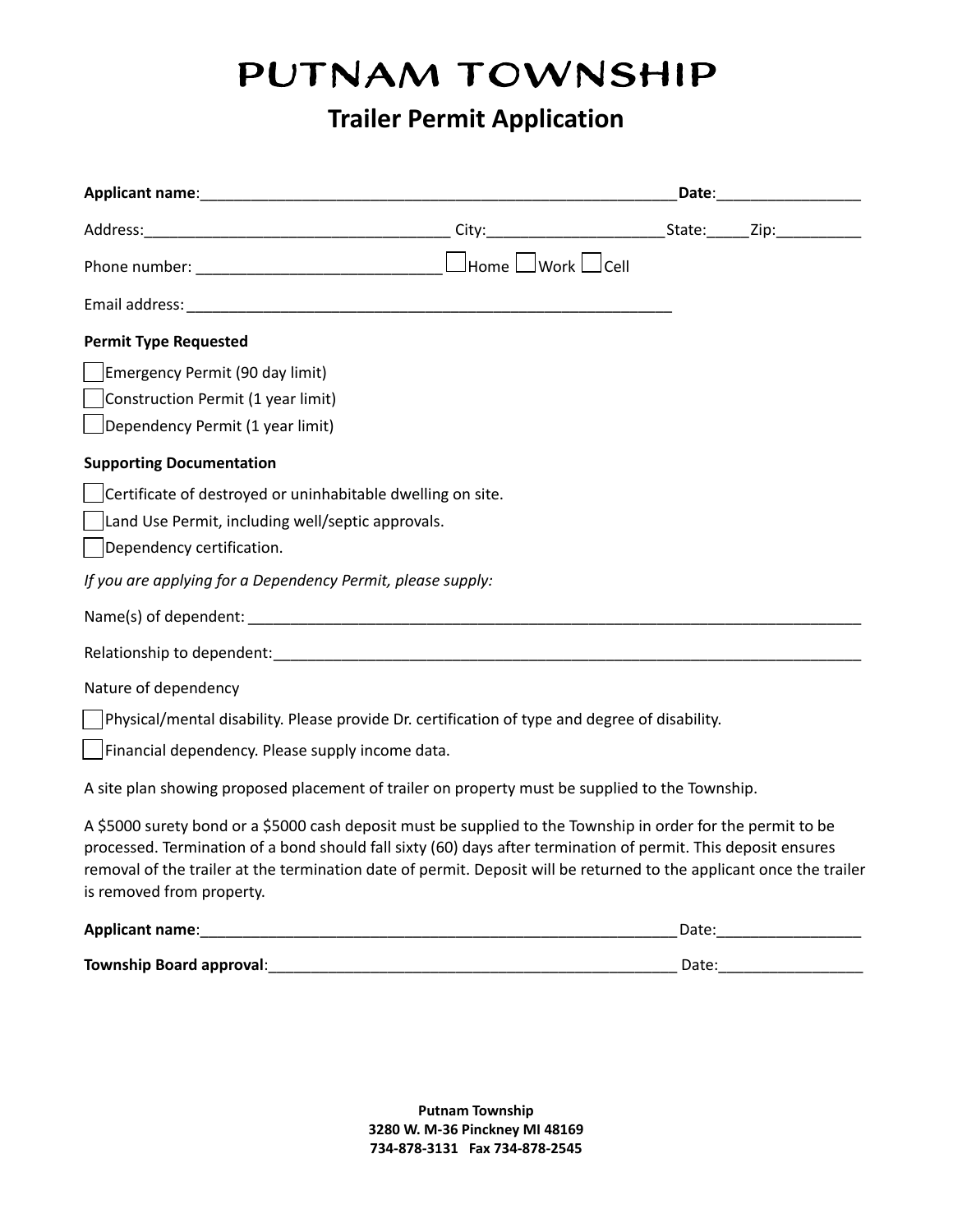#### **Fee Schedule**

| Single Family Residence                                             | \$75 |
|---------------------------------------------------------------------|------|
| <b>Decks</b>                                                        | \$75 |
| <b>Signs</b>                                                        | \$75 |
| Addition to single family or duplex residence                       |      |
| Shed or other accessory structure over 10' x 10'                    |      |
| Zoning Compliance Waiver                                            |      |
| Temporary permit for mobile home or trailer (1 year + \$5,000 bond) |      |
| Extension of permit (6 months)                                      |      |

### **Table 8 - Zoning Compliance Permits**

 **Note:** Land Use Permit fee doubled if building commences without a permit.

**Putnam Township 3280 W. M-36, Pinckney MI 48169 734-878-3131 Fax 734-878-2545**